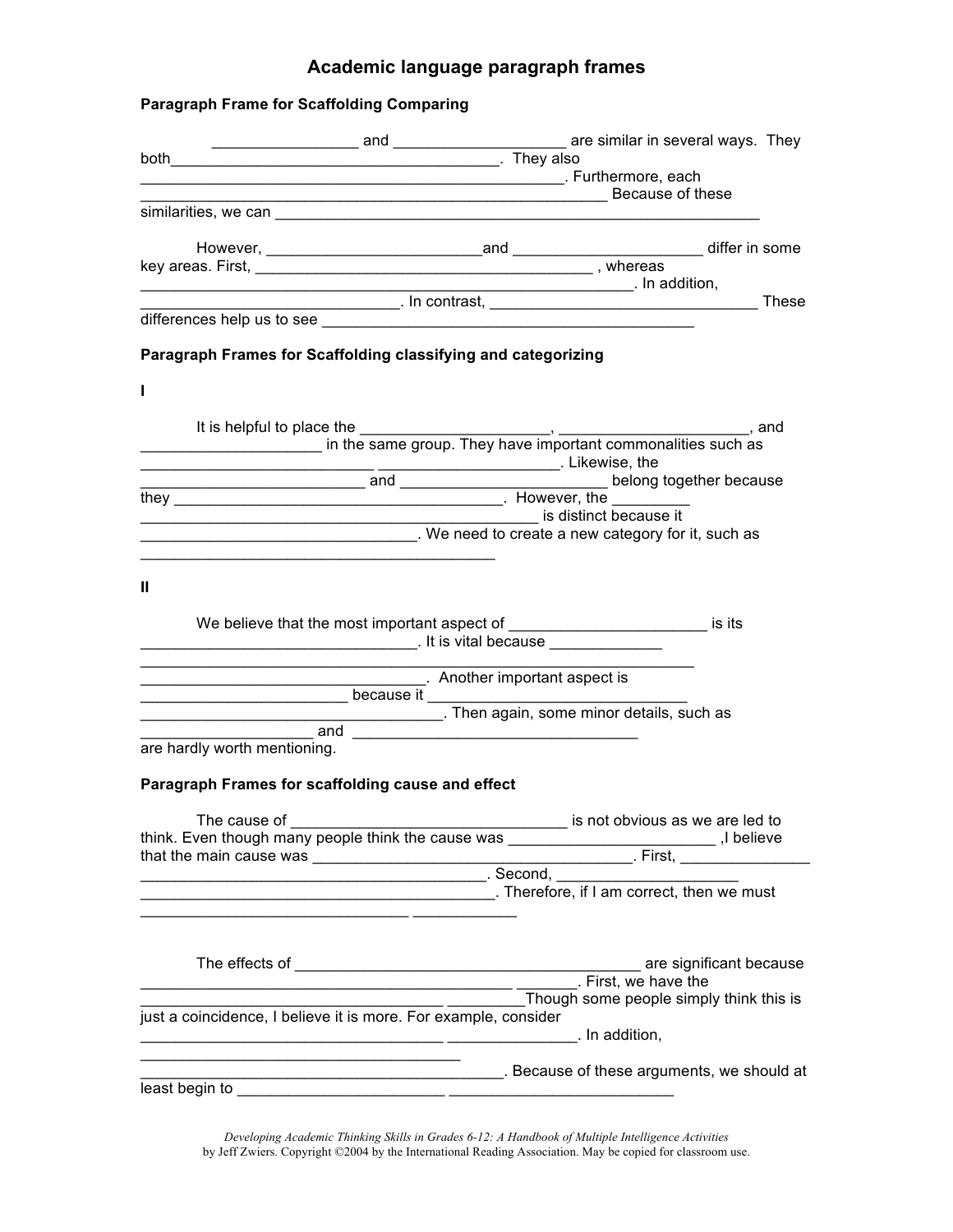## **Paragraph Frame for Scaffolding Problem Solving**

|                                                                                  | really boils down to the issue of                                                                                      |
|----------------------------------------------------------------------------------|------------------------------------------------------------------------------------------------------------------------|
|                                                                                  |                                                                                                                        |
| Letter and School However, this is ineffective because                           |                                                                                                                        |
|                                                                                  | Let propose several other options that might work. First,                                                              |
|                                                                                  |                                                                                                                        |
|                                                                                  | This would<br>Finally, even though it is costly,                                                                       |
|                                                                                  |                                                                                                                        |
|                                                                                  |                                                                                                                        |
| worth considering and testing if we are to solve this issue in the near future.  | <b>Maria Education Control Control Control Control Control Control Control Control Control Control Control Control</b> |
|                                                                                  |                                                                                                                        |
| Paragraph Frames for scaffolding persuasion                                      |                                                                                                                        |
| $\mathbf{I}$                                                                     |                                                                                                                        |
|                                                                                  |                                                                                                                        |
|                                                                                  | Do you want a world with<br>For years,<br>For years,                                                                   |
|                                                                                  |                                                                                                                        |
|                                                                                  |                                                                                                                        |
|                                                                                  |                                                                                                                        |
|                                                                                  |                                                                                                                        |
| Opponents, of course, argue that this solution _________________________________ |                                                                                                                        |
|                                                                                  | _____________________________. These limitations are real, but greatly exaggerated                                     |
|                                                                                  |                                                                                                                        |
|                                                                                  |                                                                                                                        |
|                                                                                  | Ultimately we must decide what we value. I and many others                                                             |
| believe that we should place a higher value on _______ ____________________than  |                                                                                                                        |
| For this reason, we should                                                       |                                                                                                                        |
|                                                                                  |                                                                                                                        |
| Ш                                                                                |                                                                                                                        |
|                                                                                  |                                                                                                                        |
| The time has arrived for us to __________                                        | ________________. Why? Because                                                                                         |
|                                                                                  | <b>CONSESSION</b> Some say that                                                                                        |
|                                                                                  |                                                                                                                        |
|                                                                                  | . On the contrary, such solutions only serve to                                                                        |
|                                                                                  |                                                                                                                        |
|                                                                                  |                                                                                                                        |
|                                                                                  |                                                                                                                        |
| <b>Paragraph Frame for Scaffolding Empathizing</b>                               |                                                                                                                        |
|                                                                                  | ______________(person)_______________________________responded to the __________                                       |
| by $\overline{\phantom{a}}$                                                      | If I were                                                                                                              |
|                                                                                  |                                                                                                                        |
|                                                                                  |                                                                                                                        |
|                                                                                  |                                                                                                                        |
|                                                                                  |                                                                                                                        |
|                                                                                  |                                                                                                                        |
|                                                                                  |                                                                                                                        |
|                                                                                  |                                                                                                                        |
|                                                                                  |                                                                                                                        |
|                                                                                  | because                                                                                                                |
|                                                                                  |                                                                                                                        |
|                                                                                  |                                                                                                                        |
|                                                                                  |                                                                                                                        |

*Developing Academic Thinking Skills in Grades 6-12: A Handbook of Multiple Intelligence Activities* by Jeff Zwiers. Copyright ©2004 by the International Reading Association. May be copied for classroom use.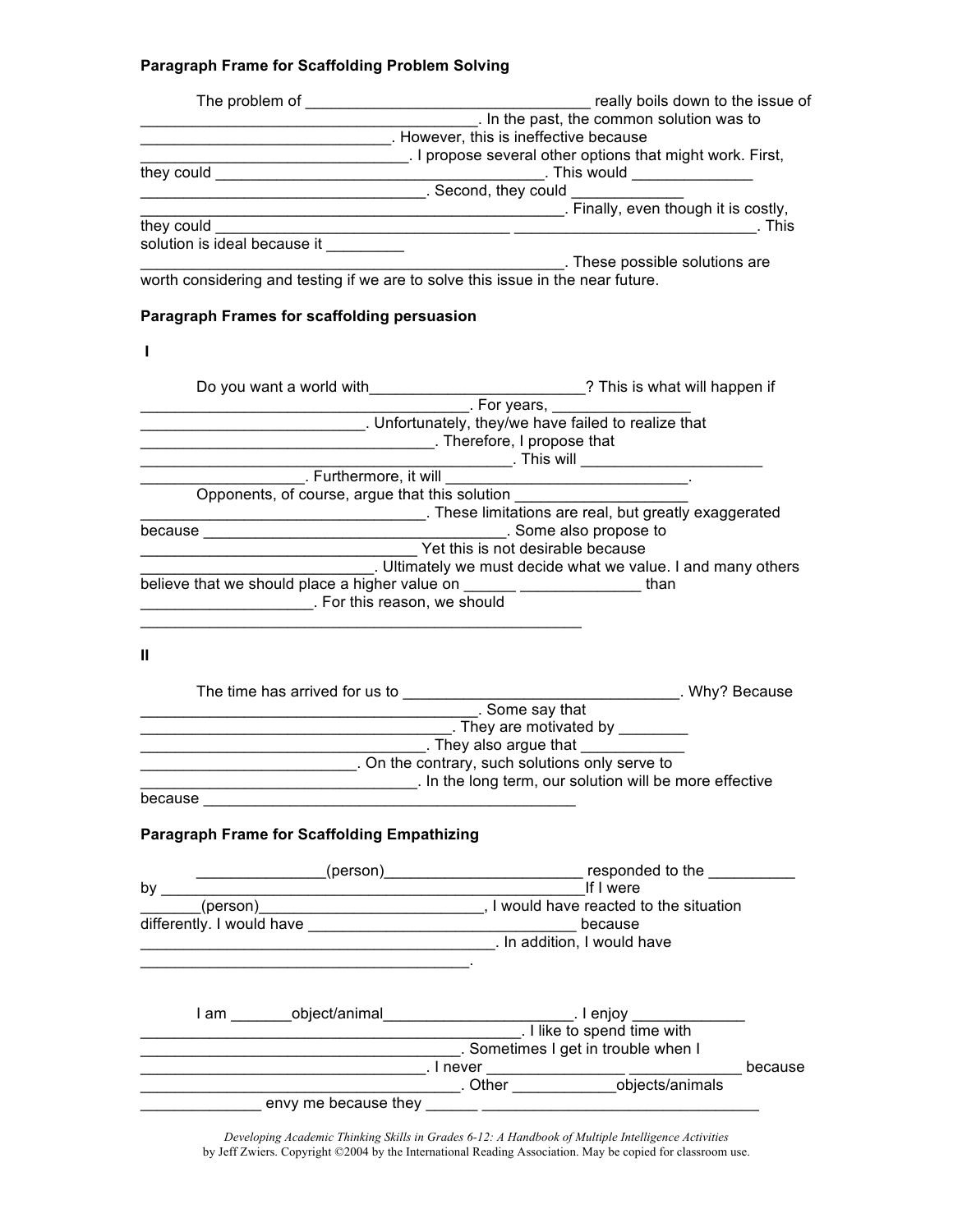| If we consider the time and events through which         | lived, we can       |    |
|----------------------------------------------------------|---------------------|----|
| better understand him/her. I argue that he/she wasn't as |                     | as |
| many people think. Rather, because of                    |                     |    |
| he/she became more                                       | . This is evidenced |    |
| when he/she says, "                                      | 11                  |    |

## **Paragraph Frame for Scaffolding Synthesizing**

\_\_\_\_\_\_\_\_\_\_\_\_\_\_\_\_\_\_\_\_\_\_\_\_\_\_\_\_\_\_\_\_\_\_\_\_

| In order to gain a proper perspective on the issue of _________________, we must                                                                          |                                                                                                                       |                                                  |
|-----------------------------------------------------------------------------------------------------------------------------------------------------------|-----------------------------------------------------------------------------------------------------------------------|--------------------------------------------------|
|                                                                                                                                                           |                                                                                                                       |                                                  |
|                                                                                                                                                           |                                                                                                                       |                                                  |
|                                                                                                                                                           |                                                                                                                       |                                                  |
|                                                                                                                                                           |                                                                                                                       |                                                  |
|                                                                                                                                                           |                                                                                                                       |                                                  |
|                                                                                                                                                           | Finally, the third source offers the most                                                                             |                                                  |
| compelling argument, which is _______________________________. The evidence is                                                                            |                                                                                                                       |                                                  |
|                                                                                                                                                           |                                                                                                                       | Therefore, even though many conflicting views on |
| this issue exist, a synthesis of these three sources strongly suggests that                                                                               |                                                                                                                       |                                                  |
|                                                                                                                                                           |                                                                                                                       | Letther research down the road, of               |
| course, may change all this.                                                                                                                              |                                                                                                                       |                                                  |
|                                                                                                                                                           |                                                                                                                       |                                                  |
| Paragraph frames for scaffolding interpreting                                                                                                             |                                                                                                                       |                                                  |
| $\mathbf{I}$                                                                                                                                              |                                                                                                                       |                                                  |
| The author of this article was clearly biased in favor of                                                                                                 |                                                                                                                       |                                                  |
|                                                                                                                                                           |                                                                                                                       |                                                  |
| S/he tried to influence us to<br>by using persuasive techniques such as                                                                                   |                                                                                                                       |                                                  |
|                                                                                                                                                           |                                                                                                                       |                                                  |
|                                                                                                                                                           |                                                                                                                       |                                                  |
| sway us. For example, s/he uses the word "________" instead of "_________."                                                                               |                                                                                                                       |                                                  |
|                                                                                                                                                           |                                                                                                                       |                                                  |
| Ш.                                                                                                                                                        |                                                                                                                       |                                                  |
| On the surface, ____________ was a ________________ story about a _____                                                                                   |                                                                                                                       |                                                  |
|                                                                                                                                                           |                                                                                                                       | Vet I believe the author uses the                |
| story to teach readers a deeper lesson about                                                                                                              |                                                                                                                       |                                                  |
|                                                                                                                                                           | For instance, when the main character,                                                                                |                                                  |
| $\overbrace{\hspace{2.5cm}}^{\textcolor{blue}{\textcolor{blue}{\textbf{p}}}}$ , proceeded to $\overbrace{\hspace{2.5cm}}^{\textcolor{blue}{\textbf{p}}}}$ |                                                                                                                       |                                                  |
|                                                                                                                                                           |                                                                                                                       |                                                  |
| $\overline{u}$<br>$\blacksquare$ This implied that $\blacksquare$                                                                                         |                                                                                                                       |                                                  |
|                                                                                                                                                           | <u>Example 2001 - Andre Communications Communications (Communications Communications Communications Communication</u> |                                                  |
|                                                                                                                                                           |                                                                                                                       |                                                  |
|                                                                                                                                                           |                                                                                                                       |                                                  |
| Ш                                                                                                                                                         |                                                                                                                       |                                                  |
| People are basically ___________________________. This aspect of human nature is                                                                          |                                                                                                                       |                                                  |
|                                                                                                                                                           |                                                                                                                       |                                                  |
|                                                                                                                                                           |                                                                                                                       |                                                  |
| For example, near the beginning, s/he                                                                                                                     |                                                                                                                       |                                                  |
| <b>Example 2018</b> Later s/he says, "                                                                                                                    |                                                                                                                       | ." This                                          |
| shows that                                                                                                                                                |                                                                                                                       |                                                  |
| Not only is this nature evident in the novel, but it is found in life as well. For example,                                                               |                                                                                                                       |                                                  |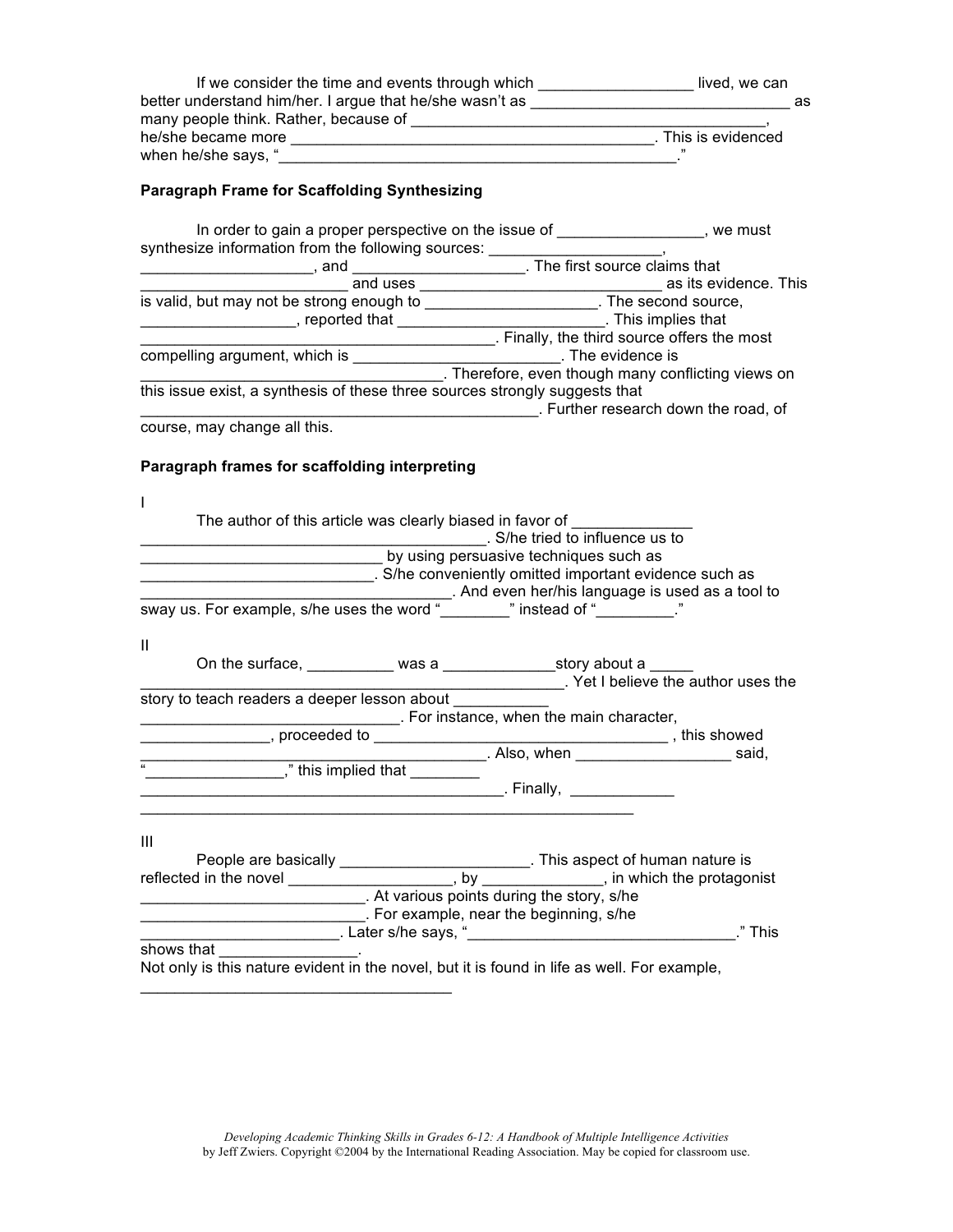## **Paragraph Frames for Scaffolding Evaluating**

| $\mathbf{I}$                                                                        |                                                                                                                        |
|-------------------------------------------------------------------------------------|------------------------------------------------------------------------------------------------------------------------|
|                                                                                     |                                                                                                                        |
|                                                                                     |                                                                                                                        |
|                                                                                     | Letter and Second, the decision meets the criterion of                                                                 |
|                                                                                     |                                                                                                                        |
|                                                                                     | Finally, we must consider the ethics of the electron consumer that the ethics of the                                   |
|                                                                                     |                                                                                                                        |
|                                                                                     |                                                                                                                        |
|                                                                                     |                                                                                                                        |
| get us closer to the answers.                                                       |                                                                                                                        |
|                                                                                     |                                                                                                                        |
| Ш                                                                                   |                                                                                                                        |
|                                                                                     |                                                                                                                        |
|                                                                                     |                                                                                                                        |
|                                                                                     |                                                                                                                        |
| What I propose meets this criterion because                                         |                                                                                                                        |
|                                                                                     |                                                                                                                        |
| $\sim$ $\sim$ $\sim$                                                                |                                                                                                                        |
| Finally, even though the opposing side does ___________________________________, my |                                                                                                                        |
| proposed solution has a greater chance of proposed solution has a greater chance of |                                                                                                                        |
|                                                                                     |                                                                                                                        |
| Paragraph frames for scaffolding academic communication                             |                                                                                                                        |
|                                                                                     |                                                                                                                        |
| I. For connecting literature to life                                                |                                                                                                                        |
|                                                                                     | _________," says _________________. This quotation on page                                                             |
| captures the essence of the present-day situation regarding                         |                                                                                                                        |
|                                                                                     |                                                                                                                        |
|                                                                                     |                                                                                                                        |
|                                                                                     |                                                                                                                        |
|                                                                                     | <u>2008 - Edward Henry Communication (Communication of the Communication of the Communication of the Communication</u> |
|                                                                                     |                                                                                                                        |
| II. For summarizing a chapter                                                       |                                                                                                                        |
|                                                                                     |                                                                                                                        |
|                                                                                     |                                                                                                                        |
|                                                                                     | is an important character in this                                                                                      |
|                                                                                     |                                                                                                                        |
| because                                                                             | Another character is                                                                                                   |
|                                                                                     |                                                                                                                        |
|                                                                                     |                                                                                                                        |
|                                                                                     |                                                                                                                        |
|                                                                                     |                                                                                                                        |
| <b>Paragraph Frames for Scaffolding Applying</b>                                    |                                                                                                                        |
|                                                                                     |                                                                                                                        |
| Response to article<br>Τ.                                                           |                                                                                                                        |
|                                                                                     |                                                                                                                        |
|                                                                                     |                                                                                                                        |
|                                                                                     |                                                                                                                        |
|                                                                                     | a violation of human rights and I plan to take action. First, rather than simply                                       |
|                                                                                     |                                                                                                                        |
|                                                                                     |                                                                                                                        |
|                                                                                     |                                                                                                                        |
|                                                                                     |                                                                                                                        |
|                                                                                     |                                                                                                                        |
|                                                                                     | Letter By taking these steps, we might begin to process that the set of the set of the set of the set of the s         |
| solve this problem.                                                                 |                                                                                                                        |
| $1 + m + 1 - m + 2 + 2 + 3 + m + 1 + 2$                                             |                                                                                                                        |

*Developing Academic Thinking Skills in Grades 6-12: A Handbook of Multiple Intelligence Activities* by Jeff Zwiers. Copyright ©2004 by the International Reading Association. May be copied for classroom use.